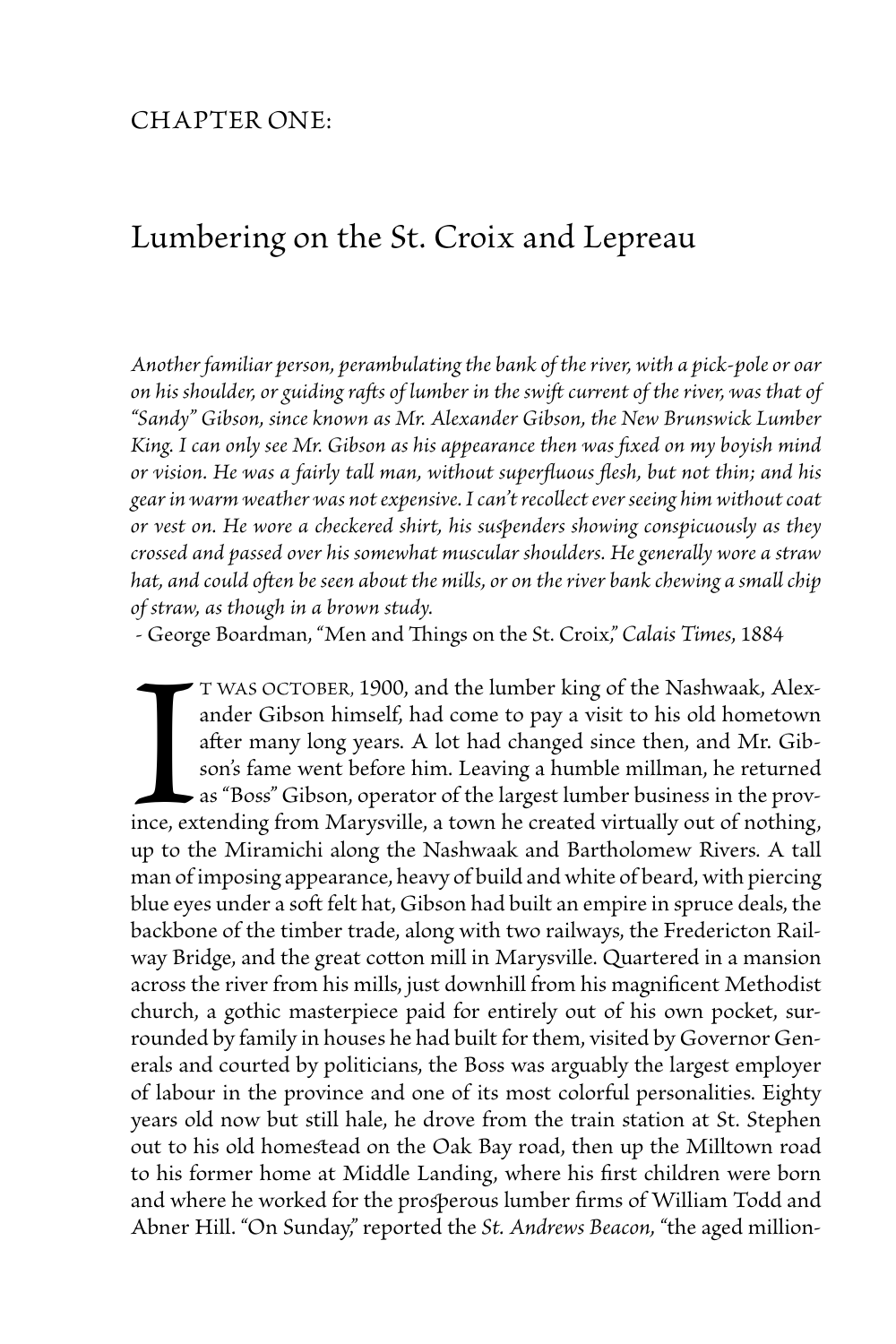aire worshipped in the church of his early manhood days at Milltown - the Methodist - occupying the same pew as he had occupied forty years before."

 But as remarkable as Gibson's career had been, cracks in the edifice were beginning to show. Successive recapitalizations had added hugely to company debt, and his payroll, comprising up to 1,200 employees and topping \$45,000 a month in the summer months, was a considerable drain on his finances. His lumber business, though down somewhat from the days in which it had averaged 50 percent of all lumber shipped from the port of Saint John and 25 percent of all shipped from the province, was being used at least partly to prop up other, less profitable parts of his empire. The Canada Eastern Railway, for example, running from the town of Gibson to Chatham, was unable to pay even for routine maintenance, and the railway bridge across the Saint John River, built largely with federal funds, was hugely in arrears of payment. The cotton mill, the largest independent mill left in Canada, was built at a time when the industry was deeply in trouble and, never operating at more than half capacity, was struggling to keep its head above water.

Still, even those who saw the cracks could scarcely have predicted that in the space of fourteen years all would be gone: the railway and bridge, the cotton mill, and the lumber business, all having passed into other hands, the church and mansion destroyed by fire, the children living in houses owned by strangers. There would be little left of the Gibson edifice but the artifact of Marysville - that, and the memory of a man Lord Beaverbrook would later describe as "the most colourful and, in his day, the most important lumber operator on the Nashwaak and St. John rivers."

NOT A LOT is known about Alexander Gibson's early life. Though many short accounts were published in his own time, there is little to nothing about what transpired before his arrival in Fredericton in 1862, even though Gibson was in his early forties at the time; and much of the information on this subject, even, is as inaccurate as it is scanty. The first reference to Gibson in a Fredericton newspaper, for instance, that of the *Reporter* for July 4, 1864, describes his improvements in the new town of Marysville as the work of a Nova Scotia gentleman. Subsequent references to his birthplace are confined to New Brunswick, but given variously as Oak Bay, St. Stephen, Milltown, St. Andrews, and even Lepreau, while the date of his birth is usually fixed upon as August 1, 1819. An inspection of the birth and baptismal records of All Saints Church in St. Andrews shows that Alexander Gibson was actually born on August 1, 1820 in that town to John and Jane Gibson, and was baptized on August 6.

As the profession of Gibson's father is given as "shoemaker," it seems probable that the family lived directly in the town. Upon Gibson's death in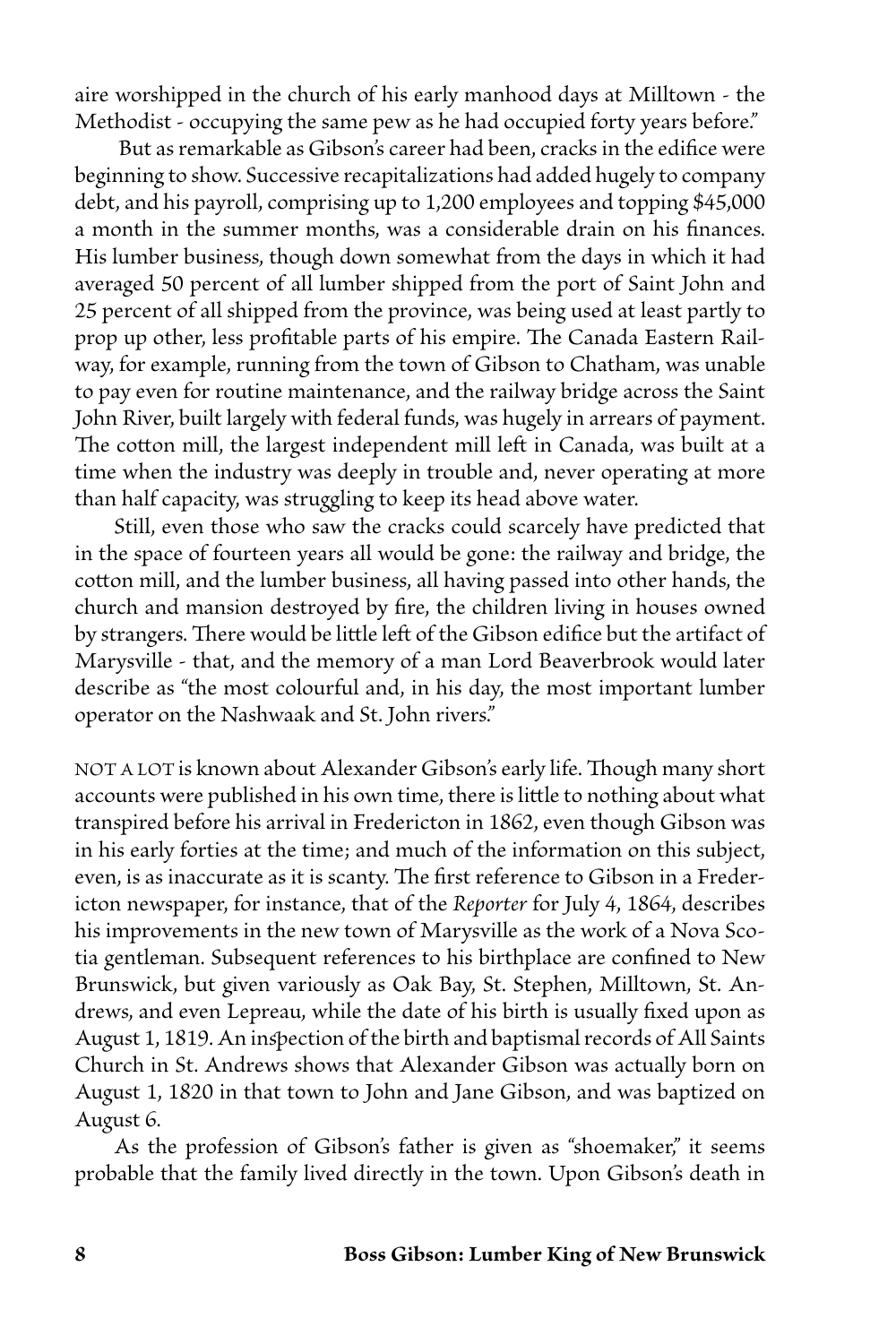1913, an elderly St. Andrews resident named Arthur Doon informed Robert Armstrong, editor of the *St. Andrews Beacon*, that he had attended school with Alexander Gibson, who had been born in a little house on the St. Andrews waterfront near the Thomas Odell store.

Public records show that Gibson's parents were part of a small family group that arrived in Charlotte County in 1818 from or by way of Ireland. It was headed up by Alexander Gibson senior and his wife Janet Moore, and they brought with them their four children: John, aged approximately 23 and married to Mary Jane Johnson (or Johnston), aged 17; Margaret, aged about 22, James about 17, and the youngest by a fair stretch, Stuart or Stewart, aged approximately 4.

Little is known about Gibson's grandparents. Janet Moore and Alexander Gibson may both have been of Scottish origin. According to one story, Ms. Moore was a lady of gentle birth who against the knowledge or permission of her parents eloped with Alexander Gibson, a coachman on her estate. Whether or not that story is true, the couple definitely spent quite a bit of time in Ireland before emigrating to Canada, as according to the death certificate for the Boss's sister Charlotte, who died in Marysville in 1927, her father John Gibson was born in Castlerea, Ireland. As John was the eldest, all of the children of Alexander Gibson and Janet Moore must have been born in Ireland, though perhaps not at Castlerea. For when Governor General Dufferin visited Fredericton in August, 1873 and paid a visit to the Gibsons at Marysville, he was delighted to discover in a conversion with Gibson's mother that this lady hailed from his own estate of Clandeboye in County Down, near Belfast. The Gibsons he seemed to remember as having been tenants of his neighbour, Mr. Sharman Crawford. He later said he spent an hour with the Gibsons, "giving them an account of their grand-nieces and grand-nephews, and of their other various relations." From this it would seem that the Gibsons had moved from Castlerea to Clandeboye at some point, where they had an extended family, made the acquaintance of Jane Johnson, who according to Charlotte's death certificate was of Scottish birth, and after John Gibson and Jane Johnson were married sailed from nearby Belfast to British North America. It was a painful departure for the young bride. Fifty-four years after the event, Lady Dufferin noted that according to the old lady, "Her parents, having objected to her marriage, never wrote to her."

How long the Gibsons lived in Ireland is not known, but because of a possible connection with the grandparents and certainly with the mother, Scotland always trumped Ireland in the Gibson family's understanding of its cultural identity. Official documents for Alexander Gibson's children usually give "Scotland" or "Scottish" in the section concerning "racial origin." Gibson himself knew well and loved to sing the songs of Robert Burns, held Scottish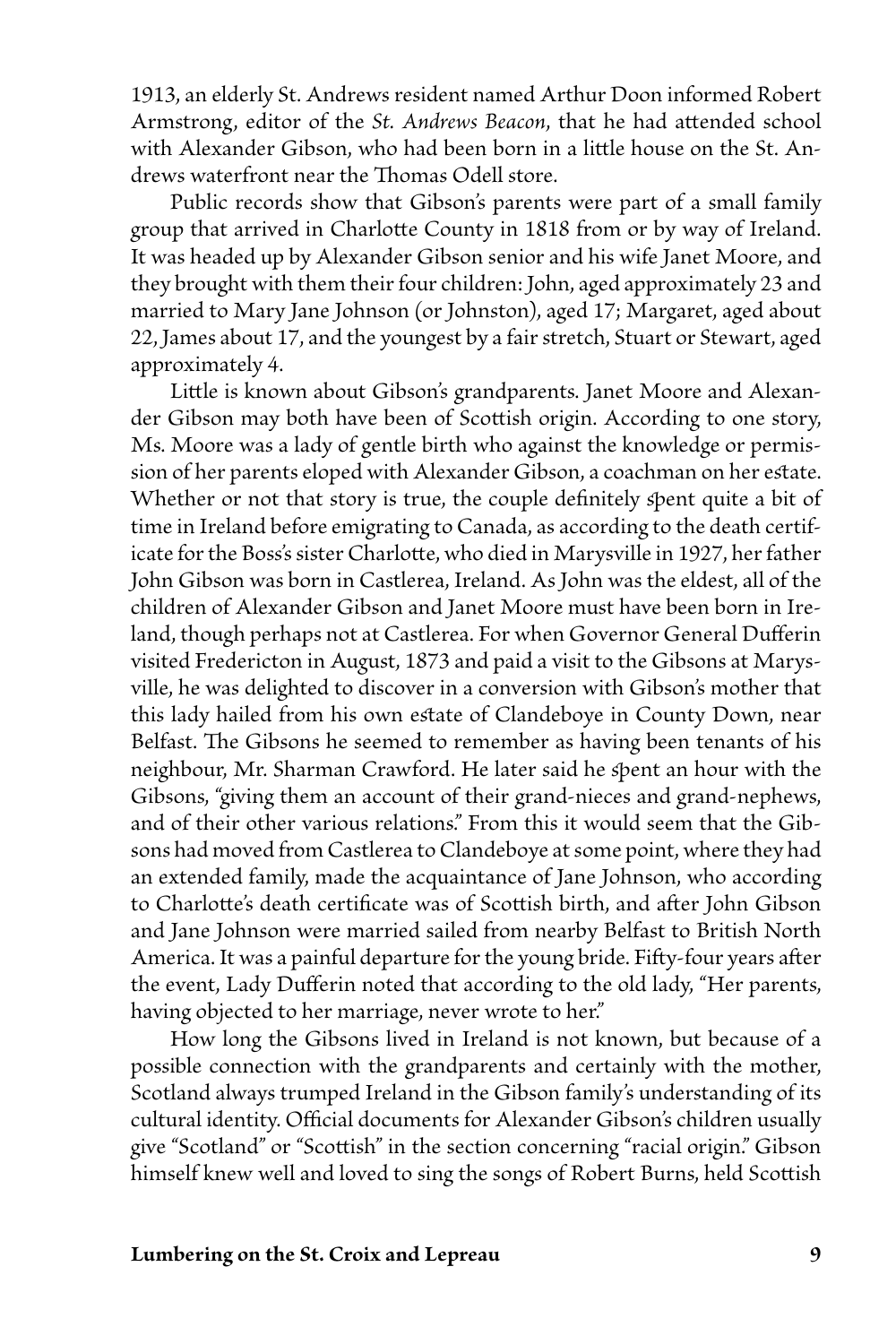|            | BAPTISMS folemnized in the Parish of Indiana |                 |               |          |                  |                       |                         |
|------------|----------------------------------------------|-----------------|---------------|----------|------------------|-----------------------|-------------------------|
|            | in the County of Chartotte                   |                 |               |          | in the Year 1824 |                       |                         |
|            |                                              |                 |               |          |                  |                       |                         |
|            | When                                         | Child's         | Parents Name. |          | Abode.           | Quality, Trade,<br>or | By whom the<br>Ceremony |
|            | Baptized.                                    | Chriftian Name. | Chriftian.    | Surname. |                  | Profeffion.           | was performed.          |
|            | 1820.                                        | Hyante John     |               |          |                  |                       |                         |
| $1.4$ aug? | aul!                                         |                 |               |          | S. - hadres      | The Make Jerome       |                         |
| 1020       |                                              |                 |               |          |                  |                       |                         |

Florence Se Awrens Labo Sela Mª Councile  $\overline{a}$  $1022$ Rector No. 247. . a 44.  $814$  $102$ 

Baptismal **Certificates** for Alexander Gibson (1820), James Gibson and John McConnell (1822). **Courtesy All Saints Church, St. Andrews.**

evenings in his home in Marysville, and was a conspicuous presence at the unveiling of the statue of Robert Burns in Fredericton in the fall of 1906.

They weren't the only Gibsons in town. The 1851 census for New Brunswick shows two other Gibson families in St. Andrews at that time. George Gibson, an infirm and very elderly man aged 99 (he will die in the same year), lives with his son David, aged 40. Both are Irish, and the date of their entry into the province is given as 1818, the same as Alexander Gibson and his clan. There is another Gibson family in town as well, also headed up by a George Gibson. He is 44, and though the census has him as a native, his obituary for 1887 states that he emigrated from Ireland as a teenager about 65 years previously from County Down. His birthdate of 1806 puts him in the ballpark with Boss Gibson's uncles, and there may have been a relation - perhaps not the most cordial - between them. According to a story related by Mary Greenlaw of Upper Waweig, passed down from her grandfather, George Lee Gibson, after the death of William Gibson and his wife Evelina, George Lee Gibson's parents, Alexander Gibson